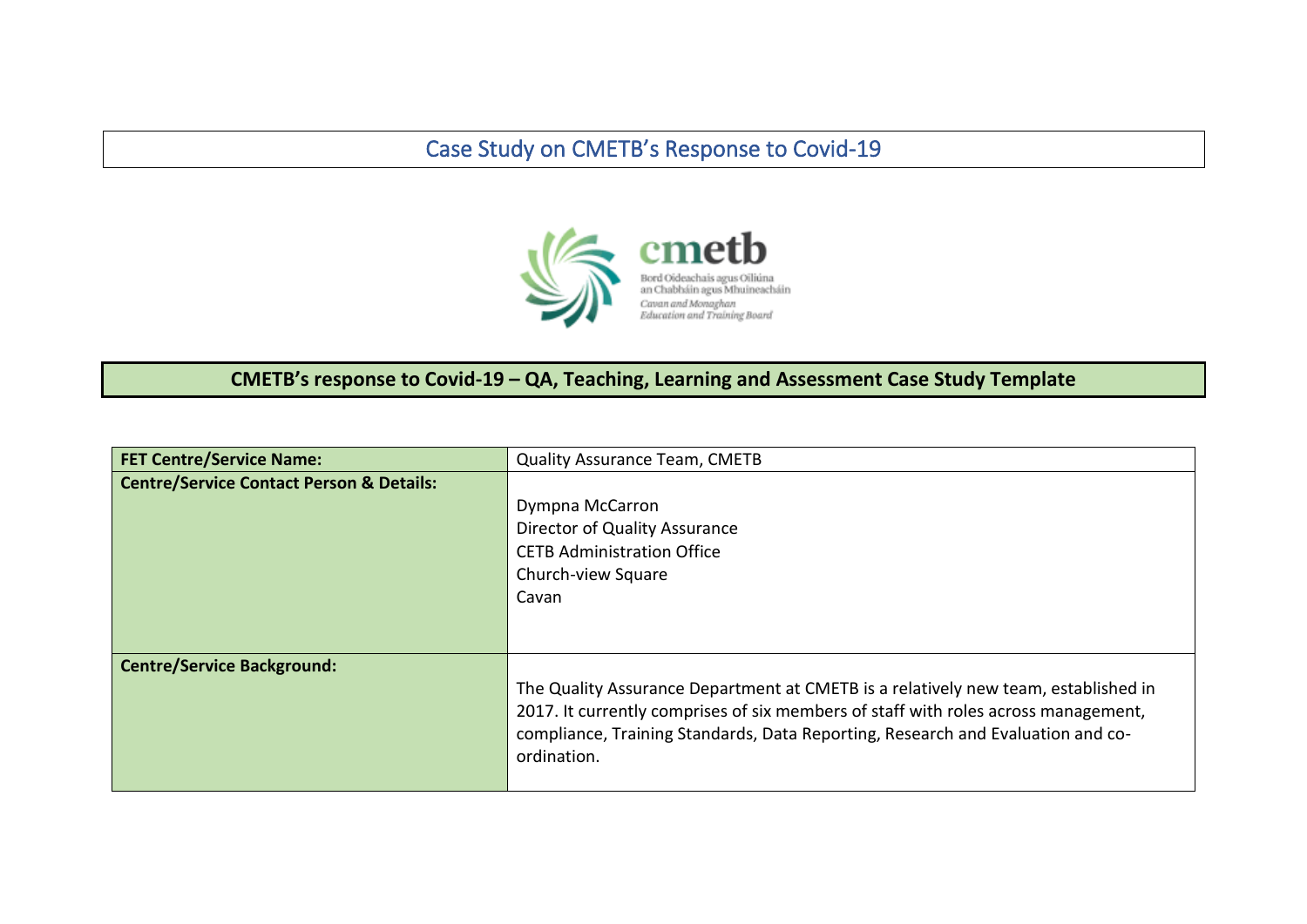| <b>Requirements (as a result of Covid-19):</b> | Alternative Assessment is the term given to the assignments, demonstrations or online<br>assignments used to replace traditional examinations or practical assessments during the COVID<br>-19 emergency period. This approach to learner assessment was applied in CMETB centres and<br>services when it became apparent that social distancing and COVID-19 restrictions would prohibit<br>the use of standard assessment methodologies.                                                                                                                                                                                                                                                                                                                                                                                                                                                                     |
|------------------------------------------------|----------------------------------------------------------------------------------------------------------------------------------------------------------------------------------------------------------------------------------------------------------------------------------------------------------------------------------------------------------------------------------------------------------------------------------------------------------------------------------------------------------------------------------------------------------------------------------------------------------------------------------------------------------------------------------------------------------------------------------------------------------------------------------------------------------------------------------------------------------------------------------------------------------------|
| <b>Approach Taken:</b>                         |                                                                                                                                                                                                                                                                                                                                                                                                                                                                                                                                                                                                                                                                                                                                                                                                                                                                                                                |
|                                                | To support and guide the application of Alternative Assessments instruments within its provision,<br>CMETB developed a staged process to the introduction of these alternative assessments. In<br>practice, a two-stage formal approval process was utilised to ensure good governance and quality<br>application.<br>Stage 1: In the first instance an audit was carried out by service of all provision and centres asked<br>to identify which programme could be moved over to alternative assessment and those, due to<br>their applied or regulatory nature that would need to be deferred. These lists were taken to the<br>CMETB FET Management & Quality Council and those modules and programmes identified for<br>alternative assessments were approved and progressed to stage two of the process. The attached<br>Module Assessment Audit Template was the tracking tool devised for this purpose. |
|                                                | Stage 2: At centre level, the Centre Manager worked with tutor to devise alternative assessments.<br>This involved the following steps:<br>1. Assessors (teachers/tutors/instructors) were asked to consider alternative forms of                                                                                                                                                                                                                                                                                                                                                                                                                                                                                                                                                                                                                                                                              |
|                                                | assessment once sanction was given from the review of the audit documentation                                                                                                                                                                                                                                                                                                                                                                                                                                                                                                                                                                                                                                                                                                                                                                                                                                  |
|                                                | reviewed by the FET Management & Quality Council to proceed.                                                                                                                                                                                                                                                                                                                                                                                                                                                                                                                                                                                                                                                                                                                                                                                                                                                   |
|                                                | 2. Assessors were required to devise assessment instruments which would assess the                                                                                                                                                                                                                                                                                                                                                                                                                                                                                                                                                                                                                                                                                                                                                                                                                             |
|                                                | same learning outcomes as the examination. These were peer reviewed and stress                                                                                                                                                                                                                                                                                                                                                                                                                                                                                                                                                                                                                                                                                                                                                                                                                                 |
|                                                | tested for potential issues with assessment malpractice.                                                                                                                                                                                                                                                                                                                                                                                                                                                                                                                                                                                                                                                                                                                                                                                                                                                       |
|                                                | The assessor was then guided to complete Form 2, appendix 2, detailing the proposed<br>3.                                                                                                                                                                                                                                                                                                                                                                                                                                                                                                                                                                                                                                                                                                                                                                                                                      |
|                                                | change to assessment and how these met the learning outcomes                                                                                                                                                                                                                                                                                                                                                                                                                                                                                                                                                                                                                                                                                                                                                                                                                                                   |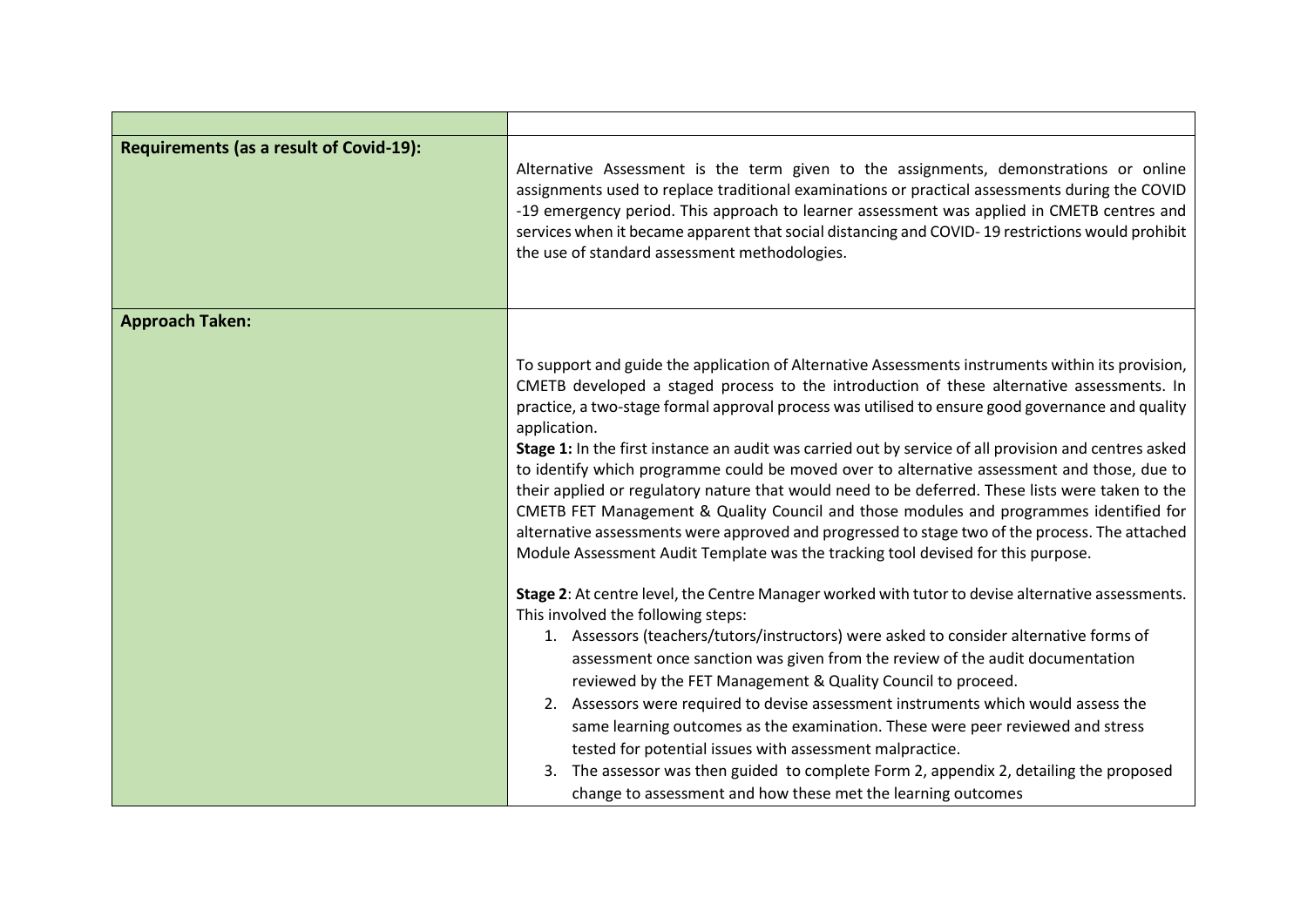|                 | 4. Assessors were then asked to submit their assessment instruments (brief, marking<br>scheme, etc.) along with Form 2 to their Head of Centre.<br>5. A summary of all assessment changes was documented by the Centre Manager and<br>submitted to CMETB's FET Management & Quality Council for approval. The Centre<br>Manager completed Form 1, appendix 2, and used this as the summary reporting<br>instrument at the FET Management & Quality Council meeting.<br>6. The Academic integrity/cheating checks need to be in place where a switch was made<br>from a controlled assessment, such as an examination, to a less controlled assessment,<br>e.g. online submission of assignments, required additional resources and these were<br>identified along with an undertaking from the Centre Manager that this extra resourcing<br>would be in place.<br>Following a meeting of CMETB's FET Management & Quality Council, centres were<br>7.<br>advised of the assessments which had been approved or Centres were asked for further<br>information in relation to applications made in order to achieve approval.<br>8. Centres were required to keep copies of all locally devised assessments and the<br>corresponding mapping documents on file for the External Authentication process.<br>Once CMETBs FET Management & Quality Council were satisfied with their processes, these<br>were published as part of a CMETB Business Contingency Plan. The document was shared with<br>QQI and published on the CMETB website. |
|-----------------|------------------------------------------------------------------------------------------------------------------------------------------------------------------------------------------------------------------------------------------------------------------------------------------------------------------------------------------------------------------------------------------------------------------------------------------------------------------------------------------------------------------------------------------------------------------------------------------------------------------------------------------------------------------------------------------------------------------------------------------------------------------------------------------------------------------------------------------------------------------------------------------------------------------------------------------------------------------------------------------------------------------------------------------------------------------------------------------------------------------------------------------------------------------------------------------------------------------------------------------------------------------------------------------------------------------------------------------------------------------------------------------------------------------------------------------------------------------------------------------------------------------------------------------|
| <b>Results:</b> | In practice, because lockdown occurred towards the end of the academic year the majority of<br>alternative assessments were developed by converting end of year examinations into alternative<br>assessments, peer reviewing them and approving them through the colleges/centres QA<br>governance structures. This approach took place on programmes and courses where knowledge<br>and/or skills could be displayed by the learner either through a written assessment or by<br>demonstrating the skill, recording it and forwarding it to the assessor. Learners needed to have<br>access to the requisite technology to complete alternative assessments and where this was not<br>possible, or personal circumstances did not allow, learners were given the option to defer.                                                                                                                                                                                                                                                                                                                                                                                                                                                                                                                                                                                                                                                                                                                                                       |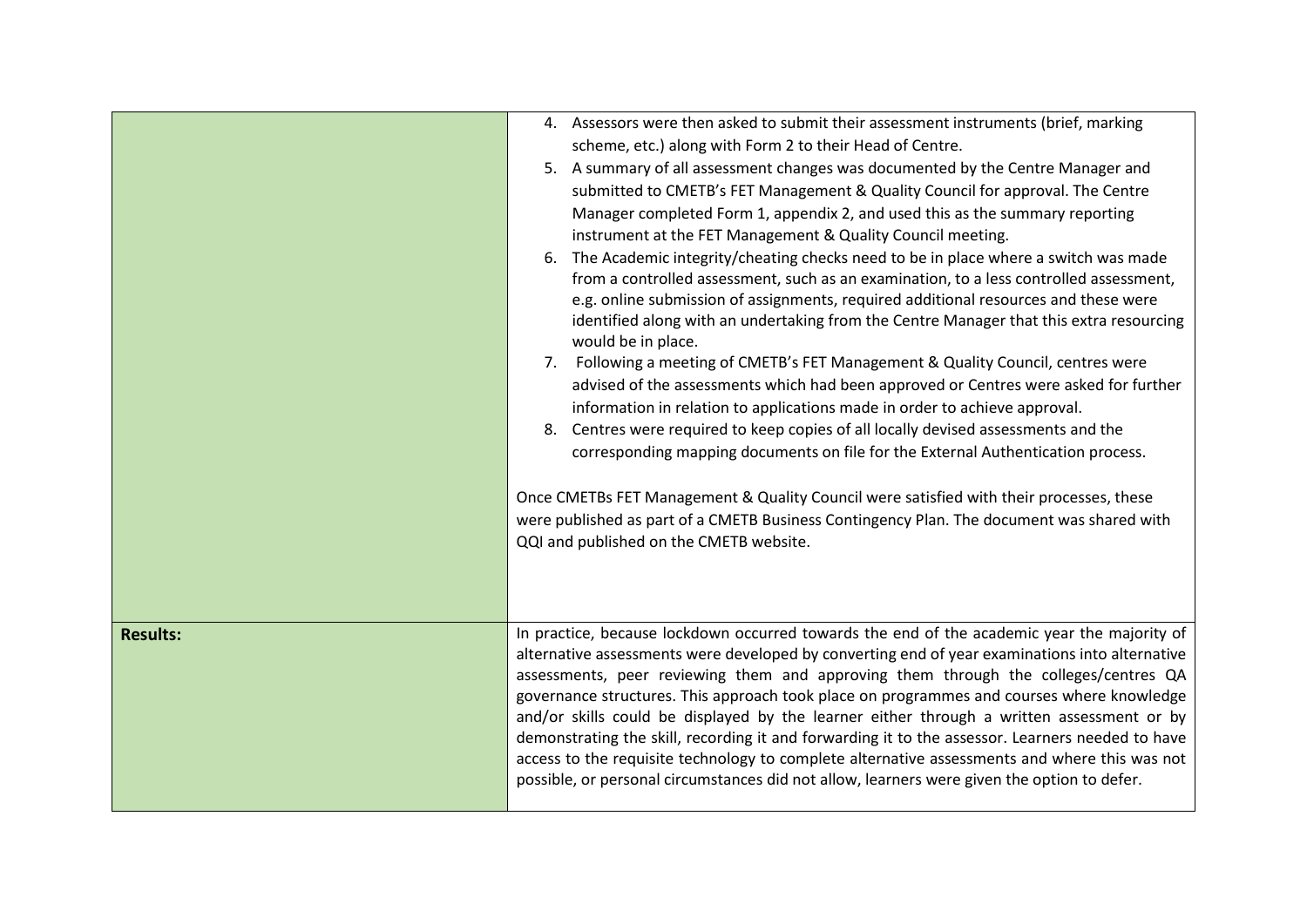|                  | While CMETB staff made every effort to accommodate learners, a small number on specialist<br>programmes and courses with specific mandatory practical demonstrations were unable to<br>complete all modules - example include Hairdressing and Childcare. It is the intention of CMETB<br>that they will be facilitated to complete these modules when COVID-19 restrictions are lifted<br>along with those students that have chosen to defer.                                                                                                                                                                  |
|------------------|------------------------------------------------------------------------------------------------------------------------------------------------------------------------------------------------------------------------------------------------------------------------------------------------------------------------------------------------------------------------------------------------------------------------------------------------------------------------------------------------------------------------------------------------------------------------------------------------------------------|
|                  | To support the development of Alternative Assessment across all CMETB services, a Guide to<br>Writing Alternative Assessments was published by Quality Assurance. Additional guidance<br>documentation was also published in respect of alternative IV and EA processes where required.<br>All of these initiatives were then reviewed as part of an analysis carried out on CMETB's Covid-19<br>response. Feedback was gathered from tutors, staff and learners across services and this is now<br>being used to inform future responses particularly in an Online/Blended context.                             |
|                  | To ensure the integrity and credibility of the awards the CDETB COVID-19 Quality Assurance<br>processes tracked the use of Alternative Assessments across services. The IV, EA and RAP<br>processes all recorded and verified the correct application of Alternative Assessment to ensure<br>the learning outcomes were met. Learners were also provided with the opportunity as is normal<br>practice to lodge an appeal if they were dissatisfied with their result or process. Appeal numbers<br>were in practice down on last year inferring general learner satisfaction with both processes and<br>grades. |
|                  | To date, Alternative Assessments have primarily been used in PLCs and for learners working to<br>progress from Youthreach for example but as CMETB emerges from lockdown, we will gradually<br>complete all remaining assessments.                                                                                                                                                                                                                                                                                                                                                                               |
|                  |                                                                                                                                                                                                                                                                                                                                                                                                                                                                                                                                                                                                                  |
| <b>Benefits:</b> | The maximum number of Learners practicable under the circumstances got their<br>programmes completed.                                                                                                                                                                                                                                                                                                                                                                                                                                                                                                            |